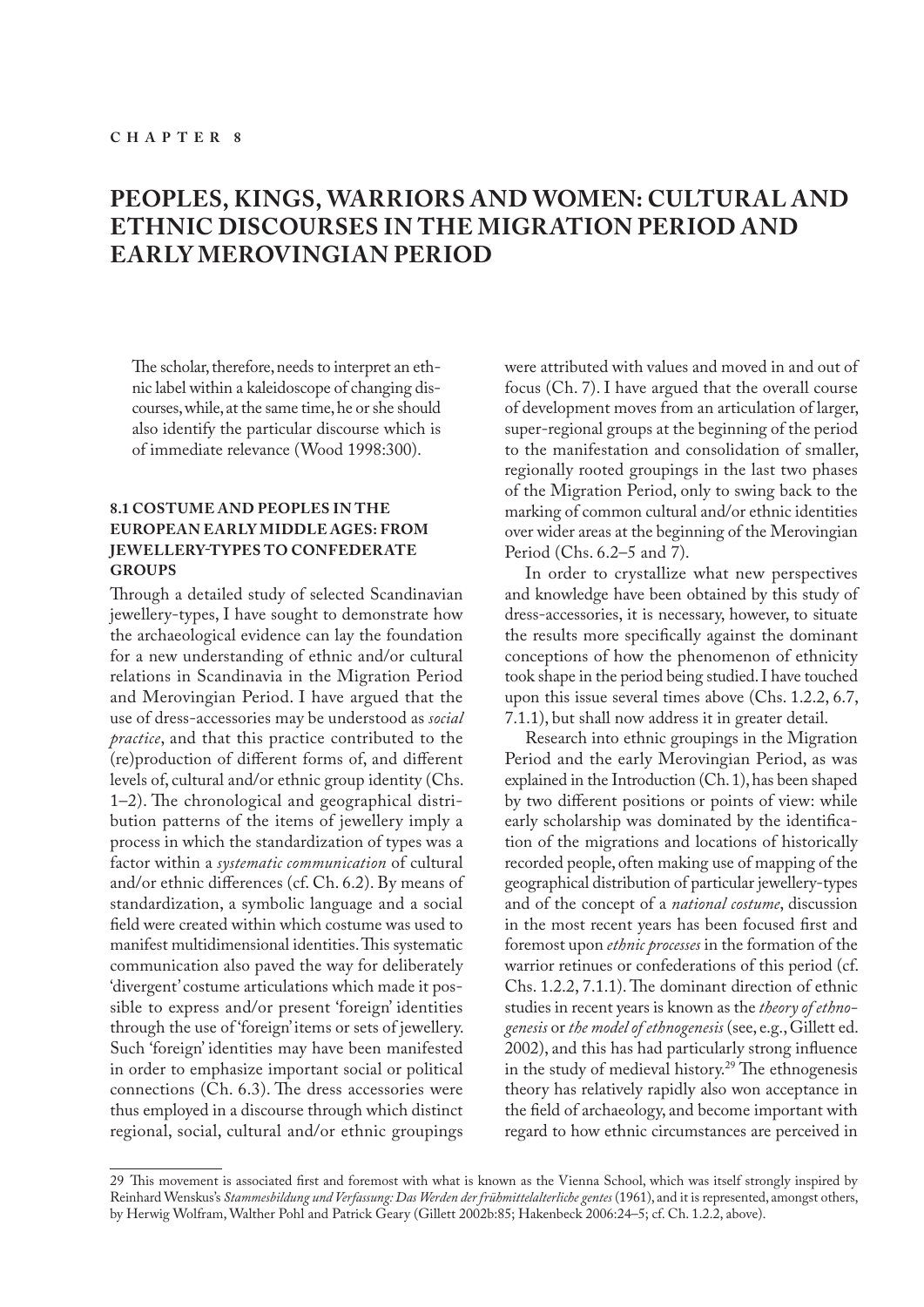the Migration and Merovingian Periods – including in Scandinavia (cf. Chapters 1.2.2 and 7.1.1).<sup>30</sup>

It is, however, possible to see a discrepancy between how the phenomenon of ethnic groupings is understood in those works that are influenced by the theory of ethnogenesis and how it is understood in archaeological studies which focus upon the distribution of jewellery as an expression of ethnic and/or cultural, regional costume signalling. On one side we have the confederations or warrior retinues; on the other, the regionally-based ethnic and/or cultural groupings which are represented by costume manifestations (cf. Ch. 7.2). By way of conclusion, therefore, I shall discuss in more detail how the results which have come from the foregoing study concerned with ethnic and/or cultural costume signalling in this period are related to the 'ethnogenetic' ideas of ethnic relationships in the Migration and Merovingian Periods. I shall also include within this discussion more recent research from England and the Continent concerned with ethnic costume (cf. Ch. 7.1.3). In this way I shall attempt to show how recent research on ethnogenesis can be integrated with ethnic costume research, and together provide us with a more solidly based understanding of how the phenomenon of ethnicity takes form in this period. To begin with, however, it is essential to highlight the underlying premises of the theory of ethnogenesis.

### **8.2 FROM RETINUES TO PEOPLES?**

… organizing a large group of warriors and their following always meant setting off an ethnogenesis; only ethnic bonds, supported by traditional myths and rites, could be strong enough to hold such a group together, to give it a structure that could resist failure (Pohl 1991:44).

… the adoption of a new ethnic identity could be important in striving for authority and power against rivals… (Halsall 2005:53).

According to what is known as the *theory of ethnogenesis*, the warrior groups or confederations of the period are understood as ethnic peoples with a multicultural background. At the root of this perception lies the view of ethnicity as a social construct (see, e.g., Geary 1983; 1988; 2003; Harrison 1991; Hedeager 1992a; 1993; 2000; Hedeager and Tvarnø

2001:143–4; Pohl 1991:40–1; 1997:23; 1998b:1–4; 2004:23–4; cf. Ch. 1.2.2). A central concept in how the emergence or evolution of these confederations is understood is the *Traditionskern* (Wenskus 1961): the leading families of society curate and transmit the traditions of the people and their collective memory, including origin myths, that are decisive in the formation of a common ethnic identity (Hedeager 2000; Pohl 1991:40; Wenskus 1961), and new peoples or nations are 'born' by the remainder of the retinue or the army adopting the cultural tradition of the leader or leaders (Kolikowsky 2002:72; Pohl 1991:44; cf. the quotation above).

According to the theory of ethnogenesis, therefore, it is the ethnic affiliation of the king and/or the royal family which determines the ethnicity of the whole group (Harrison 1991:27; Geary 1983:22; 2003:74– 8, 108; 2006:18–19; Halsall 2005:53; Hedeager 1992a:282; 1993:123; 2000:48; James 1989:47; Pohl 1997:23; 1998b:3–4; Wenskus 1961; Wolfram 1970:4; 1990:17). An example of this is the way in which the confederation of 'the Franks' initially identified itself first and foremost as a political grouping in encounters with, and in contrast to, other major groupings such as the Romans and the Alemanni, while the members of the group otherwise regarded themselves as members of minor 'clans' ( James 1991:6–9). From the end of the 5th century, and in the course of the 6th and 7th centuries, Frankish identity came to be dominant as a result of the political confederation being governed without interruption by Frankish kings: a situation which, according to Edward James (1991:9), led to '… their subjects, of whatever origin, [beginning to] think of themselves as Franks.' Nevertheless, James insists that the Frankish identity in this period is an expression of political subjection rather than of ethnic affiliation.

Another example is how warriors with different ethnic backgrounds became Langobards, Alemanni or Franks by becoming part of the warrior retinue of various kings or warlords. One and the same person could in this way appear and indeed regard him or herself as, for instance, Gallic, Frankish or Alemannic, depending upon the social context which he (and perhaps she?) was in (Geary 1983:25; 2003:84, 104–5; Kulikowski 2002:83–4). There are historical examples of individuals, such as Odoaker, the Germanic warlord and subsequently 'Roman' king in Italy, for instance, who identified himself in relation to as many as six different ethnic groups in the course of his life and

<sup>30</sup> In some areas, perhaps especially on the Continent, archaeological research is still shaped by a traditional approach to the question of ethnicity (Effros 2004:171–3; Fehr 2002:199; Gillett 2002a:3–4; Halsall 1998:151; cf. Ch. 1.2.2, above).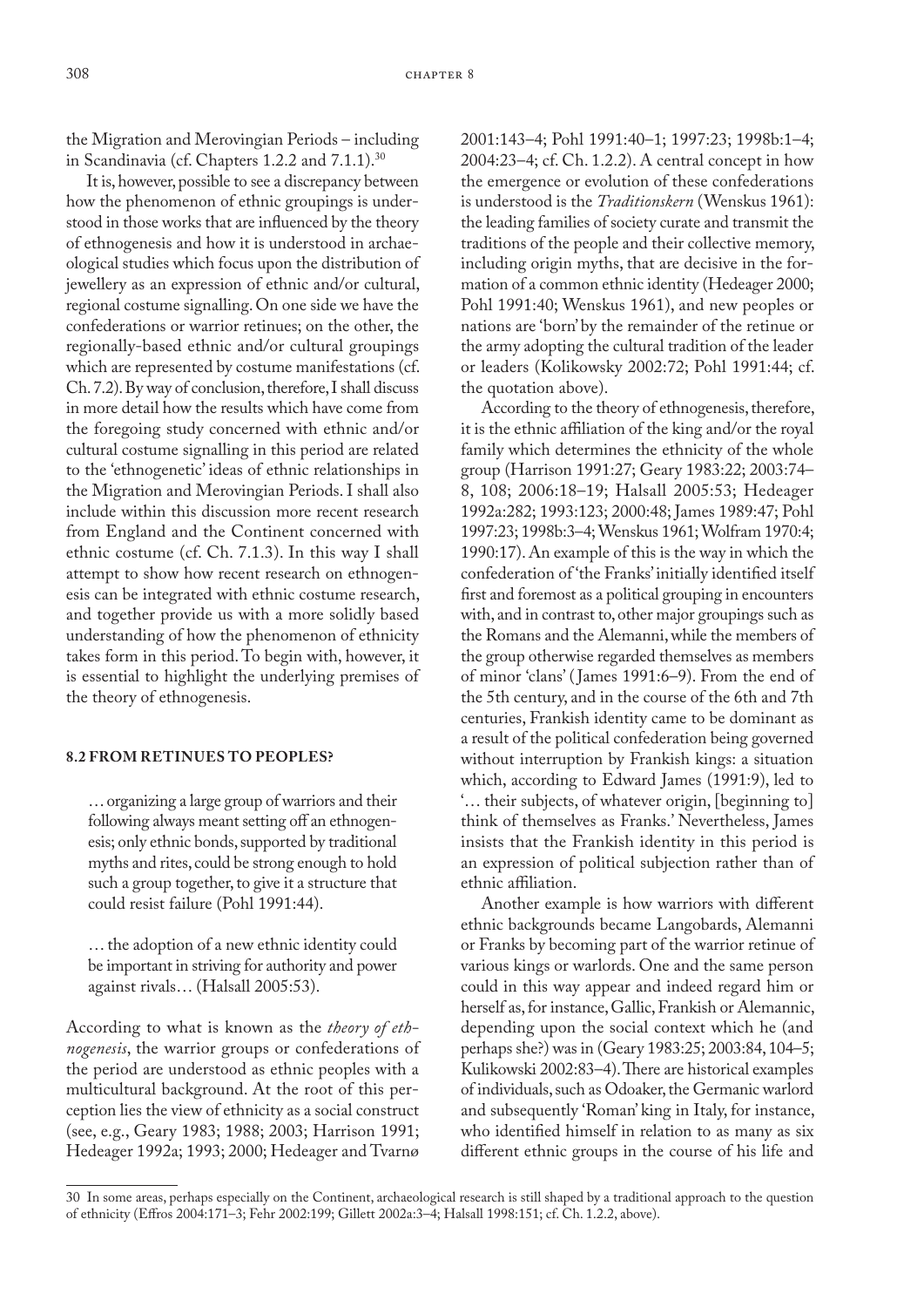political career (Pohl 1991:4). Pohl (1998b:4) describes the situation in the following way:

One may debate whether, and in what cases, 'Gothicness' or 'Frankishness' was a matter of a *Traditionskern* of a few dozen, a few hundred, or of an army of some thousand men. But any schematic answer would miss the point. One was a Goth, or a Frank, in the full sense as long as one maintained direct participation in the affairs of the *gens*.

The examples he cites of relevant contexts which were determinative for the activation of ethnic attribution and ethnic self-identification are linked to political matters and acts of war (Pohl 1991:42; 1998b:4). Amongst the Langobards, for instance, accepting that one was subject to Langobardic law was synonymous with being a Langobard, and the Langobards demanded the subjection of their allies from different ethnic groups, such as Saxons (Harrison 1991:25). Such shifts in ethnicity are historically attested in the context, for instance, of the movement of the Langobards (Lombards) into northern Italy. The Langobard army consisted (as seems, indeed, to have been the norm throughout the Migration Period) of warriors of various ethnic connections and/or cultural origins such as Gepids, Suevi, Alemanni, Bulgars, Saxons, Goths and Romans (Pohl 1991:41). The image which the presentations of ethnogenesis yield of how ethnicity functioned in the Migration Period and the early Merovingian Period is thus suffused with a flexible and contextually dependent identity that was first and foremost political.

In the model of ethnogenesis, the dynamic of the warrior groups might, in some respects, appear to be governed by the personal advantage of the separate individuals, with ethnic identity turning into a strategy which can be almost freely exploited in order to achieve political power (Pohl 1997:23; 1998b:1–2) and/or other social privileges (Halsall 1998:151–2; 2005:53; Pohl 1991:41). An important point, however, is that '… to some extent, custom dictates which identities may be "played" in which situations; the social actor does not have a completely free choice' (Halsall 1998:142; see also Barth 1969:14–17; Eriksen 2002:56–7, 92; Olsen and Kobiliński 1991:11–12). There must then be some form of *acceptance* of this sort of ethnic shift in the Migration Period. Even though the warriors – in other words the members of the army – probably regarded one another as either more similar or less similar amongst themselves by virtue of, for instance, different languages and customs (Bowlus 2002:245; Pohl 1991:41), this was under-communicated, at least in historical accounts and in material culture. At the same time the common 'ethno-political' identity was reinforced, inter alia, by means of myths of origin, animal style art, armament and belt-fittings (Hakenbeck 2006:160, 227; Halsall 1998:152, 154; Härke 1992; Hedeager 1992a: 282, 289–92; 1993:123–7; 2000:17– 18, 46–9; 2011:41–58; Kristoffersen 2000: 171, 188; Pohl 2004; Siegmund 1998: 188–9; Steuer 1987:190, 225), and – in the context of Scandinavia – possibly also dress-accessories such as plain button clasps (Ch. 6.7). The ethnic identity of the warrior thus had a political dimension, which appears in the Migration Period to have overruled any other levels of identity associated with his (or her) social role.

The trans-regional, shared warrior identity is a cultural phenomenon which the Germani may have inherited from the Romans (Pohl 1991:42–3). The Roman army was poly-ethnic, but Roman all the same. It is known that Germani and other 'barbarians' formed part of the Roman army from as early as the time of Julius Caesar: to begin with as auxiliary or mercenary soldiers, but in time as regular 'Roman' troops. In the 4th century and at the beginning of the Migration Period in the 5th century into the beginning of the 6th, the 'barbarians' constituted a large majority (Geary 1988:20–6; Hakenbeck 2006:160; Harlow 2004:66; Hedeager and Tvarnø 2001:82–6, 98–100; James 1991:39–58). The trans-regional identity of the warrior probably therefore had a basis in generations of Germano-Roman (mercenary) soldiers, but the political 'ethnification' of the warrior identity appears to have come about quite specifically in *contrast* to Roman culture. As the Germanic warrior retinues and/or armies have been described in classical sources, they regarded themselves as a people with a common origin (Bowlus 2002:245; Gillett 2002a:17; Hakenbeck 2006:159; Hedeager 1992a: 282; 1993:122–3; Hedeager and Tvarnø 2001:153, 178; Kulikoswki 2002; Pohl 2004:23–4; Wolfram 1990:17). The Germanic warrior identity was therefore ethnic, and in this way it was fundamentally different from the Roman warrior identity (Geary 2003:63; Hedeager 1993:122; Hedeager and Tvarnø 2001:143–4).

It is debatable, all the same, what the fact that the army was regarded as a 'people' actually implies (Kulikowski 2002). The participation of men who were not warriors, and of women, the elderly and children, in the formation and maintenance of ethnic groupings is relatively 'invisible' in historical representations. An exception, albeit a minor one, is the topic of 'warrior women' (Amazons) and their role in connection with the origin myths of various groups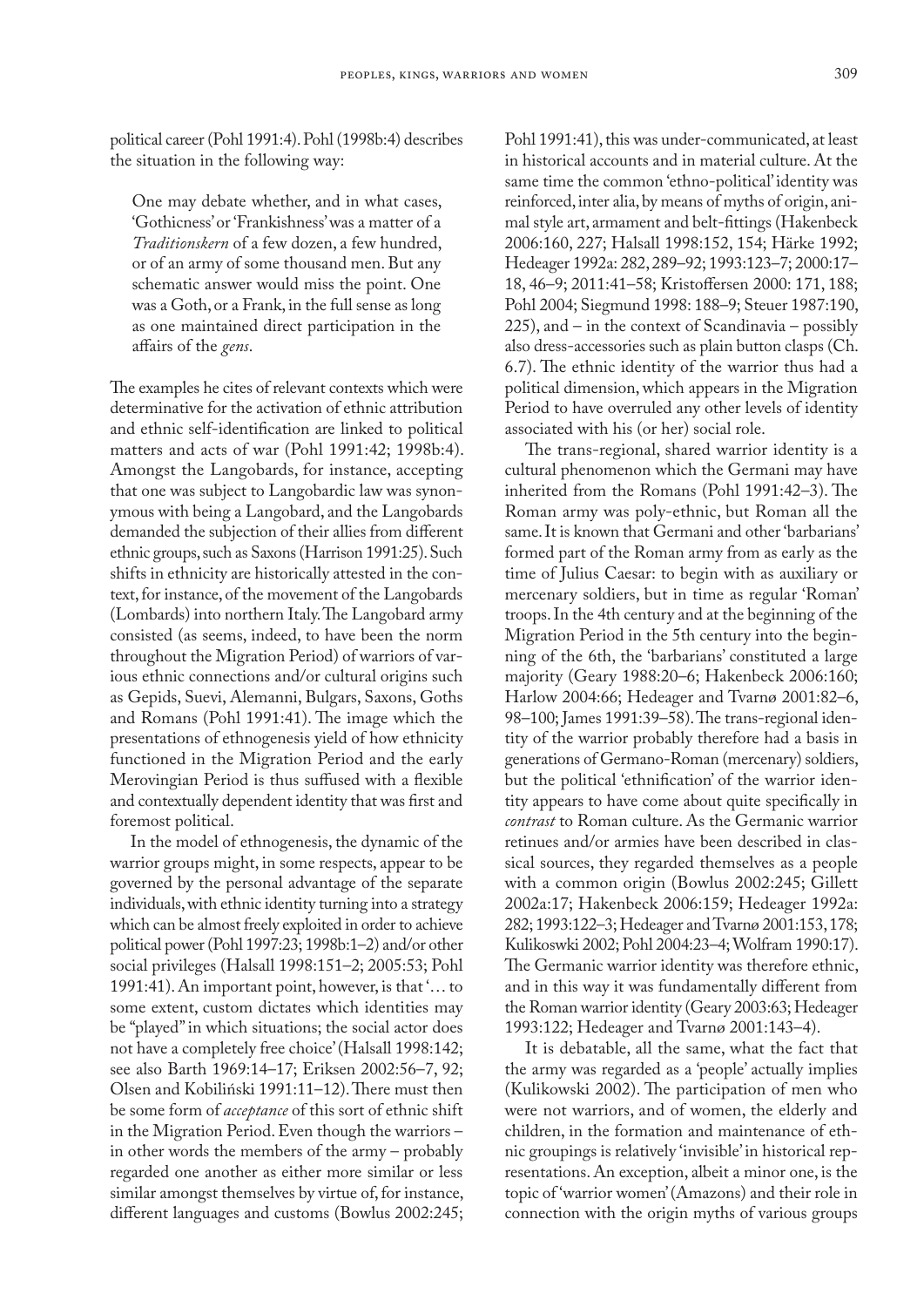of people in the Migration Period, and the ethnic identity of these women (Geary 2006:26–34; Pohl 2004). In this connection, too, the case at issue is essentially the ethno-political identity of the warrior role, even when it is a matter of female warriors (Pohl 2004:24). In general, however, the focus of historical and archaeological work of recent years on the peoples of the Migration Period can be described as having been directed first and foremost on the *male* group members (Effros 2004:167; Gillett 2002a:17) and above all on the *warriors* (see, e.g., Pohl 1997:23).

The question is whether the flexible, ethno-political identity that has been demonstrated in the case of the warriors of the Migration Period can also be assigned to women of the period, or to the remainder of the male population (or, to put it more precisely, to other male social roles than that of the warrior). According to representations which are based upon the ethnogenesis model, it is more probable that the identity of the broader layers of the population – except for royalty and those belonging to the highest levels of society (including the army) – is '… rooted in smaller local groups, like clans or villages,' and it is doubtful if these identified themselves at all with 'any large-scale ethnical group' (Pohl 1991:41). Ethnicity, therefore, is a phenomenon that was limited to a higher social rank, and a class-division emerges between an 'ethnic' high-status population comprising for the most part royalty and warriors and a low-status population of 'commoners' who were, in principle, 'without ethnicity'. In this way the model can be said to reduce the concept of ethnicity to something synonymous with ethno-political identity, and something which in principle is to be associated with royalty and warriors rather than anyone else. What we can infer about ethno-political identity and warrior groups as ethnic peoples appears, therefore, not to comprise the whole population, but to be limited to men alone (Gillett 2002a:17), or, more precisely, to men in the role of warrior.

# **8.3 WARRIORS, ETHNOGENESIS AND WOMEN: A NEW PERSPECTIVE ON HISTORICAL PEOPLES**

From this understanding of ethnicity, it is logical for the interpretation of jewellery – where it is discussed in works that are influenced by the theory of ethnogenesis – to be attributed with a mainly *political* meaning:

In the new, emerging political units of the post-Roman West, dress-style and artefact-forms were important in demonstrating one's political affinity, and this is shown archaeologically in the brooch fashions and so on (Halsall 2005:54).

In addition to this, it has been asserted that clothing in the form of garments and jewellery functions as '… a social marker rather than for ethnic distinction, that is vertically… Horizontally, it rather distinguishes small communities, for instance villages, in a neighbourhood that falls within the limited horizons of most of its members' (Pohl 1998a:40). Costume, therefore, is assigned to an ethnicity-free or non-ethnic sphere.

Female costume and its jewellery are, however, in my view, also an obvious medium for ethnic and/or cultural manifestation in this period. A number of archaeological studies, as has been shown, have demonstrated that there is a definite correspondence between the distribution of particular types of dress-accessory, where these are preserved in grave-assemblages, and the location of historically documented people on the Continent and in England in the Migration Period (cf. Chs. 1.2.1 and 7.1.3). In the foregoing analysis, it has been shown that particular costume manifestations in Scandinavia also coincide to a certain extent with historically attested 'folk areas' of the Migration Period (Ch. 7.1.1) – although we must not forget that several regions, some of them political entities, are not defined in such a way (cf. Ch. 7.1.1 and 7.1.3). To put it differently, it is striking that in many cases there is an approximate correlation, or congruence, between specific forms of costume signalling and the articulation of group identities which found its way into the historical records of the period. One might therefore anticipate that this topic would also have been taken up for discussion from the perspective of an instrumental view of ethnicity and in connection with the theory of ethnogenesis. To explain the congruence *only* as the outcome of political or hierarchical social marking is, in my view, to under-appreciate the potential of jewellery in the social practice of this period.

The role of women in the formation of ethnic and/ or cultural groupings at various levels has remained a neglected field, not only within this branch of historical research but also in archaeological studies that have been dominated by the model of ethnogenesis (cf. Ch. 1.2.2). This may to some extent be an (unintended) consequence of the paradigm shift that there has been within these disciplines, involving the transition from a biological to an instrumental concept of ethnicity (Effros 2004:170; Pohl 2004:23). Ethnic costume research is, as has been noted, a field of research which is widely regarded as retrogressive, probably because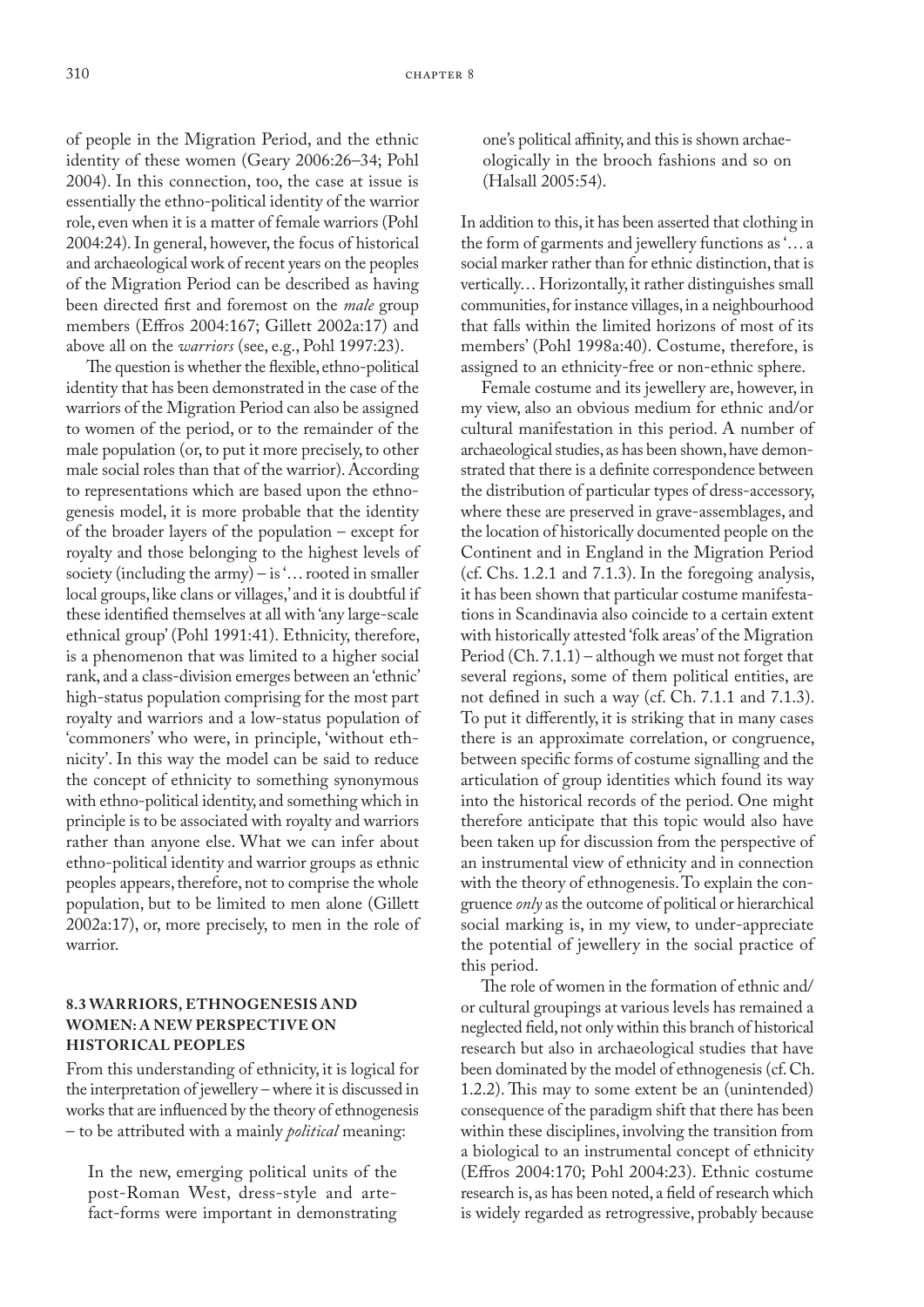this field is so closely connected with the works rooted in a 'primal'/biological tradition (cf. Ch. 1.2.2). Another contributory factor is without doubt the fact that we have very few ethnographical observations concerning women and costume in the contemporary documentary sources. This has meant that historians concerned with the Early Middle Ages are hesitant to take the matter up (Geary 2006; Pohl 1998a:42–51; 2004; Wood 1998:299–300). Once again, this appears to have influenced archaeologists who work on comparable questions, and who discount costume as a line of approach to be used in undertaking ethnic research (cf. Ch. 1.2.2).

While a dynamic and constructivist concept of the phenomenon of ethnicity is predominant in the perception of the warrior bands, ethnic interpretations of the female costumes of this period, as I have already discussed (cf. Ch. 1.2.1–2), are consequently often suffused with an 'old-fashioned' or out-dated understanding of ethnicity as a homogeneous, unchangeable and one-dimensional identity (see also Effros 2004:167 and Hakenbeck 2006:164 for a similar view).<sup>31</sup> Effros (2004:174–5, 183) has, for example, pointed out that one often encounters a *conservative* representation of female ethnicity in interpretations of jewellery as ethnic markers: the ethnic identity of the woman is represented as something static, in-born, and remaining unchanged from cradle to grave. The woman retains her 'original' biological ethnicity even though she is 'transplanted' into alien surroundings by accompanying her 'warrior husband' to foreign lands, being married out in some marriage alliance, or abducted or kidnapped by rampaging armies. Through portrayals of this kind, women emerge as passive and unable to have any active influence on, or make any contribution to, ethnic manifestation, by, for example, changing dress and/or their set of jewellery (see also Hakenbeck 2006:120). The social context similarly appears to have no influence on the experience of ethnic affiliation in interpretations of this kind. Ethnic identity is biologically determined and unchangeable, and therefore, according to this view, functions independent of the historical and social context.

The foregoing investigation of Scandinavian female costumes is based upon a dynamic and multidimensional concept of ethnicity (Ch. 2). It has revealed that the costume expressions are anything but as static as the conventional studies might seem to suggest. It has been shown, for example, that there are changes in dress-accessories and sets of jewellery in cases of 'external' or 'foreign' items of jewellery being made

use of. In such cases, which have traditionally been interpreted in terms of exogamy and marriage alliances, there is often, at least partially, some assimilation to local customs, even though the items of jewellery at one level are concurrently able to represent the manifestation of alliances with people in distant areas, or places of origin (cf. Ch. 6.3). In addition to this, there is a continuous modification of costume manifestations throughout the period of study, at the same time as various dimensions of cultural and/or ethnic group membership are articulated in parallel through the sets of dress-accessories and the forms of the jewellery (cf. Ch. 6.2–5). The examination of how the costume manifestations are related to the political development of this period has shown that ethnic and/or cultural identity is, quite understandably, modified when social circumstances change, and that different levels of identity are activated in particular situations and in step with how the historical context is developing (Ch. 7.1.1–3).

The examination of the distribution of the selected types of Scandinavian jewellery also reveals that the form of ethnic identity that is persistently found with the warriors of this period, for whom ethnicity served as a factor of political power in the field of the social circle around the royal and/or uppermost social ranks, and where the ethnicity of the 'folk' is the same thing as the ethnic identity of the king or leader, expresses only one dimension of a phenomenon which was in fact very much more complex. While dress-accessories which can be linked to the warrior role, namely dress-accessories found in 'warrior graves', do to a certain extent confirm the existence of a trans-regional warrior identity (Ch. 6.7), female costume expresses the presence and the communication of many more levels of ethnic and/or cultural identity. The 'warrior peoples' and the equation of the army with the people is thus a modified truth. This applies, as noted, not only in the context of Scandinavia alone. In other parts of Europe, too, costume manifestations indicate that the female population was at this time signalling a multidimensional ethnic and/or cultural identity that was *rooted in place* and which diverges from the trans-regional ethno-political warrior identity (cf. Chs. 1.2.2 and 7.1.3). How, then, is the inter-connectedness between the flexible and mobile armies, in other words the 'warrior peoples', and the territorially rooted, historically documented 'peoples', who are reflected in the practices of female dress, to be understood?

The relationship between features of material culture – and perhaps items of jewellery in particular – which

<sup>31</sup> There are exceptions, as noted (cf. Chs. 1.2.2 and 7.1.3).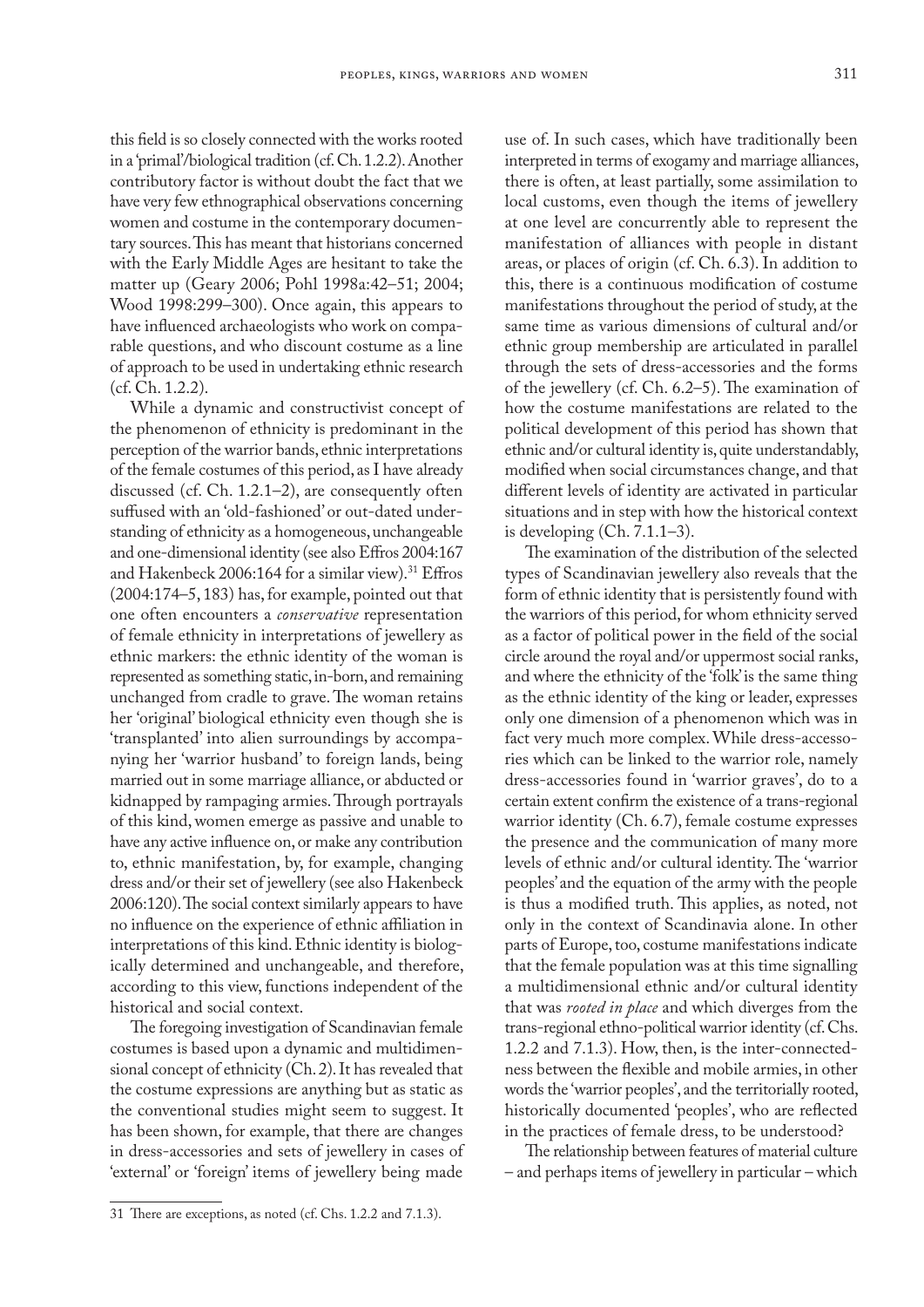show clear regional variation and historical records that tell us of a mobile and dynamic 'warrior people' with a flexible ethnic affiliation has confused archaeologists and historians alike. The German archaeologist Frank Siegmund (1998:188) attempted to explain the relationship by distinguishing between, on the one hand, folk referred to as nomadic (Gepids and Avars), who were poly-ethnic, and, on the other hand, 'ordinary people of mostly stable ethnic groups', represented by the Franks and the Alemanni. He pointed out that the elite shared common features with regard to certain selected high-status items (such as gold-hilted swords, ring-swords and helmets), but that otherwise they had a material culture which was congruent with the ethnic identity of 'their own people' (Siegmund 1998:191–4). This view, however, stands in contrast to the views of many historians and archaeologists concerning the multi-ethnic warrior bands of both the Franks and the Alemanni (cf. Ch. 8.2, above).

Hedeager (1992a: 287–9) has proposed that the migrations of the ethnic armies in Scandinavia, in Denmark at least, took place primarily *before* the archaeological Migration Period, and that the Danes, formerly a mobile ethno-political warrior people, had established themselves as a territorially defined unit in eastern Denmark from as early as the beginning of the 5th century. There may have been some process of formation of new groupings in Scandinavia in line with how this is described by the theory of ethnogenesis, namely that multi-ethnic warrior retinues may have shared an ideological and ethnic association with the leader of the group, and their group identity may have been underpinned by, amongst other things, origin legends (cf. Ch. 8.2). Concurrently, costume manifestations, which are primarily associated with women in Scandinavia in this period, indicate that at least one aspect of group-affiliation implied regional/territorial affiliation or connection from the very beginning of the Migration Period right through into the Merovingian Period (cf. Chs. 5, 6 and 7.1.1). The extent of regional manifestation is, however, overlapping, as shown. In Denmark, for instance, one can discern a connection northwards to Norway (for instance through the distribution of spiral clasps), and southwards to the Continent (through the use of common Danish-Continental types of cruciform brooch) in the same phase. Furthermore, the costume manifestations do change throughout the period, with various geographical groupings emerging at different times. There was thus a flexible and dynamic aspect with *women's* ethnic and/or cultural identity as well.

Considered from another angle, the relationship may be explained through the different forms of

manifestation representing two contrastive foci in the articulations of identity in the case of women and warriors respectively. Warriors were overwhelmingly signalling a political, trans-regional ethnic identity governed by 'interest' (i.e. 'situational'). According to Olsen and Kobiliński (1991:21) 'the cultural stuff' that such interest-directed flexible ethnic groupings will have held would not have been significantly different from 'that of other such groups'. This fits well with the material manifestation of the warriors that 'amongst themselves' are relatively uniform over the whole of Europe: the warriors primarily, as has been noted, make use of elements of personal ornamentation which express membership of trans-regional units (cf. Hakenbeck 2006:227–8). Women, by contrast, overwhelmingly manifest an ethnic and/or cultural identity that is *regionally rooted*.

Once again, it must be pointed out that this is a simplification of the actual situations. To begin with, the foregoing investigation has shown that some warriors, usually associated with a higher social stratum, can be furnished with regional dress-accessory markers (cf. Ch. 6.7). It has also been pointed out that weapon-sets may vary from region to region (Siegmund 1998:183–4). In Scandinavian, English and Continental contexts alike, one also finds, as I have noted on several occasions and discussed more fully in Chapter 6.3, what are referred to as 'cross-finds': in other words, foreign items of jewellery whose origin lies in another area. These are, from a traditional perspective, often interpreted as signs of exogamous connections.

Another recurring feature is that, although there are concentrations of particular types or combinations of jewellery in specific districts, the types themselves very often have slightly different distribution patterns, which only partially overlap. This is the case on the Continent and in England as well as in Scandinavia (Hakenbeck 2006:116; Røstad 2001:2, 48; 2003:7–12; Scull 1993:71). Overlapping distribution patterns of this kind have been interpreted above (Chs. 6.3, 7.1.1 and 7.1.3) as expressions of the manifestation of multidimensional identities. However, there is a trend, in Scandinavia, England and on the Continent alike, for more marked regionally and locally delimited groupings to dominate the female-associated corpora of jewellery of the Migration Period (Hines 1995:81) and for these groupings to crystallize out from around the last quarter of the 5th century and into the early 6th century.

The regionally-based ethnic and/or cultural identity that is particularly manifested by women does not necessarily coincide with political constellations (cf.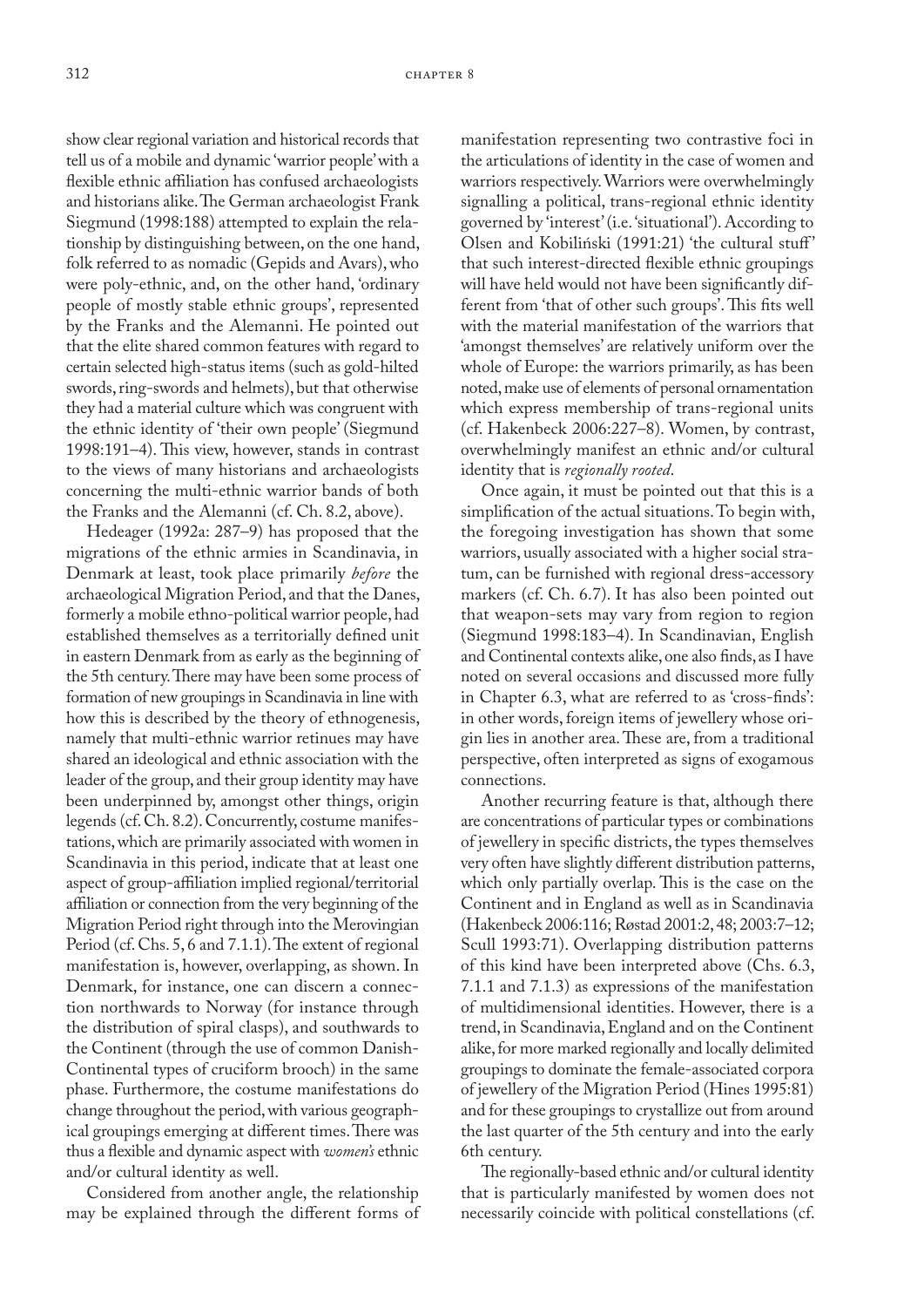Ch. 7.1.1). At certain dates and in particular areas there can be a degree of correspondence between politico-economic regions and the ethnic and/or regional group marking that is effected by means of dress-accessories. All the same, there is probably no one-to-one correspondence between these entities in Migration-period Scandinavia (cf. Ch. 7.1.1). Hines (1995:83) pointed out that there is likewise no correspondence between political and ethnic units in the Anglian English area at any phase within the Migration Period. The political situation was probably so unstable that political constellations changed rapidly (see also Scull 1993:75). In the contexts of Scandinavia, Anglo-Saxon England and Bavaria there is, however, an *interplay* between the political context and the costume manifestations (cf. Ch. 7.1.1 and 7.1.3; see also Hakenbeck 2006:223). This interplay does not only appear through the 'overlapping' which occurs at some date between features of material culture and the settlement areas of historically known people (i.e. tribal confederations). It also appears in other ways, for example through the ongoing centralization of power bringing ever greater areas under common political control, and through the development of the ethnic and/or cultural expression of costume which is characterized in all three cases by a trend for a uniform type of marking to spread over increasingly extensive areas in the early Merovingian Period. In connection with this, it is also interesting that both in Norway and in England (cf. Ch. 7.2; Hamerow 2005:268–9; Hines 1995:83) costume signalling expresses a common identity at a date which precedes by several centuries the unification of the two areas into single kingdoms. In Bavaria and in England we also find a manifestation of a Bavarian and a common Anglo-Saxon identity in documentary sources, from the Migration Period and the Merovingian Period, respectively (Hakenbeck 2004:40; 2006:2; Hines 1994:51; 1995:83).

Last but not least, the interplay between the political situation and costume articulations also appears in the war leaders'/army-kings'/chieftains' use of components of costume which are also found in female dress in certain areas. In Scandinavia, as noted (Ch. 6.7), we find distinct regional clasp-types in some of the richest warrior graves of the Migration Period. In addition, the use of clasps by the war leaders coincides with the most intensive period in the use of regional variants of jewellery (phases D2a and D2b; cf. Ch. 6.7): namely in a period when regional marking was very much required (cf. Chs. 6.2 and 7.1.1). The use of this form of cultural and/or ethnic symbolism by the leading sections of society fits in well, as has been observed, with the ethnogenesis model's attribution of

ethnic dominance to the kings/leaders of the Migration Period. Above, I have interpreted this as reflecting that membership of, or affiliation to, a regional ethnic and/ or cultural grouping is a dimension of the war leaders' ethnicity (Ch. 6.7). In this context, however, I would highlight the fact that the war leaders chose to make use of a medium of communication that was very much dominated by *women*: ethnic/cultural costume. The role of leader appears in this light not to have been independent of the contemporary, regionally-based, cultural and/or ethnic groupings which were manifested through female costume. The use of clasps, by contrast, could indicate a *two-way influence* between those different ethnic entities represented by 'war leaders' and 'the womenfolk of the group'.

To carry this point further, it is significant in relation to the two contrasted foci in the discourse of identity – associated, respectively, with the female component of the population and the warriors – that the emergence of the institution of the retinue represents in itself a dimension which brought about changes in ethnic discourse in other areas too (Halsall 1998:143). The formation of a trans-regional warrior identity influenced, to put it another way, how ethnic and/or cultural identities were manifested in other contexts. Those identities that have been identified in connection with the use of female costume must in consequence be perceived in connection with the ethno-political warrior identity and *vice versa*. I have commented on this already (cf. Ch. 7.1.1 and 7.2), for instance in relation to Hines's (1993a: 91–5) discussion of the link between the emergence of the retinue and the flourishing in the range of jewellery in phase D2a. As noted earlier (Ch. 7.1.1), he perceived a connection between a more individualistically oriented society, social stress, and an intensification of costume manifestation. It is, however, not the individual that is most conspicuous in the articulation of identity effectuated through female costume at this date, but rather collective regional and local group identities. There is, furthermore, a striking contrast between a growing degree of regional marking in the Migration Period and the establishment and consolidation of a supra-regional warrior-retinue institution. This may imply that the social mobility and the deeply influential social changes – for which the introduction of the warrior retinue acted as a catalyst – set off a sort of social 'regulation mechanism' through the stronger marking of more stable cultural regional groupings. These groupings may have been based upon earlier 'clan'-like relationships of belonging (cf. Ch. 7.1.1). It could have been a means of isolating the flexible ethnic membership of the warrior retinue from other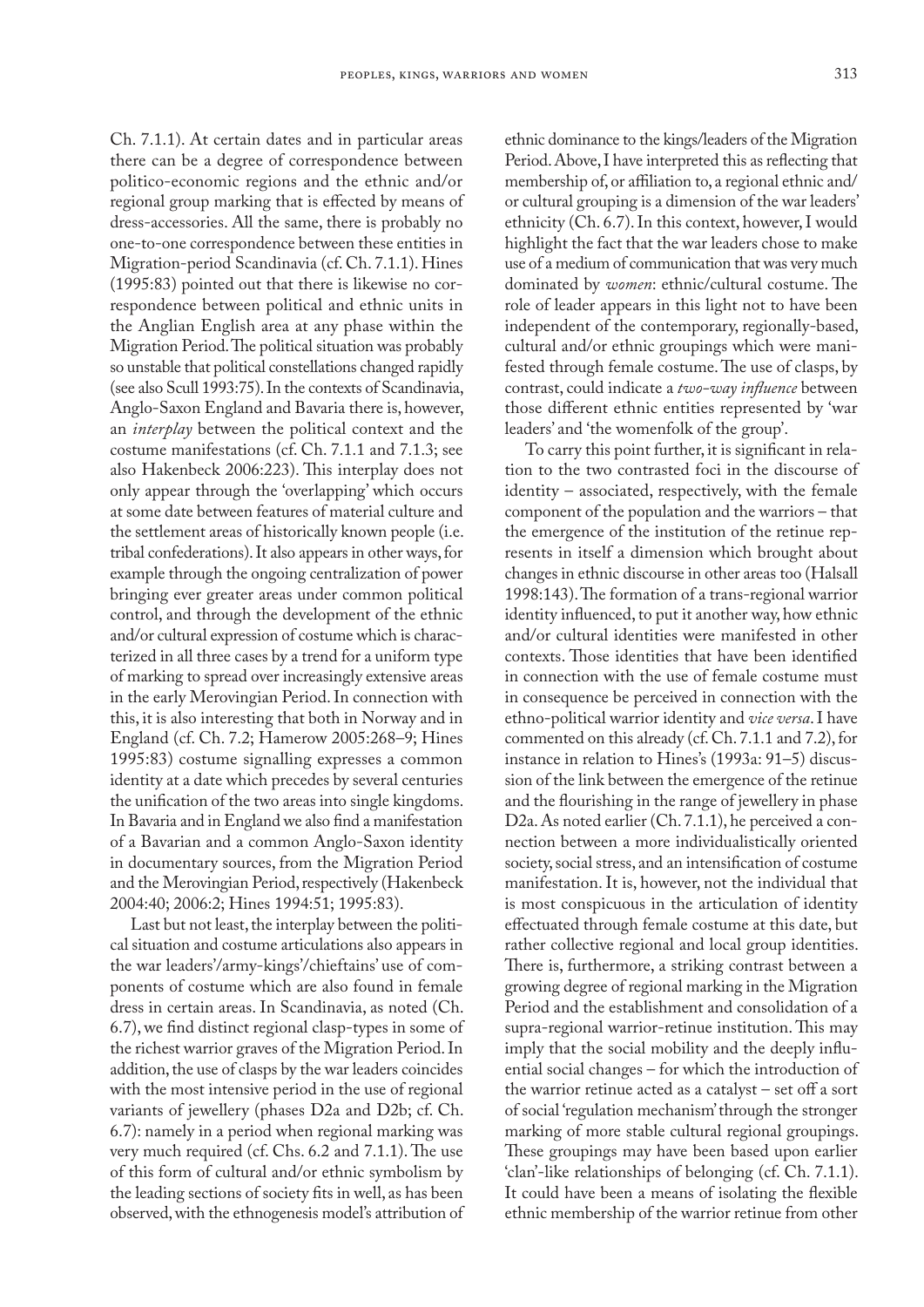classes within the population where cultural and/or ethnic group membership continued – apparently at least – both geographically and socially to be more fixed and stable. From this perspective, the establishment of the institution of the warrior retinue may have had an impact as a 'catalyst' for the extensive regional costume articulation that can be found over large areas of Europe in the Migration Period.

The flexible ethno-political identity of the warriors may thus have operated in isolation from the remainder of the population. In a similar way to what has been demonstrated with regard to costume manifestations, which in the overwhelming majority of cases are associable with women, *men* may also, however, have held several identities. Farmer and warrior, for instance, need not have been irreconcilable roles which were assigned to different individuals; quite the reverse: it is a known fact that soldiers in the Roman army practised agriculture at their border forts and in occupied areas in the fourth and fifth centuries, a circumstance that is indeed also known from several other historically recorded war situations (Geary 1988: 15–16; Kulikowksi 2002:78; MacMullen 1967:1–22). In a similar way, Scandinavian men could have had alternating roles as farmers and warriors in different contexts: farmers may have sought out activity as warriors for periods of time, only to return eventually to agriculture.<sup>32</sup> Some will presumably have participated in wars on the Continent as Roman soldiers, later returning home to their areas of origin, as, for instance, the man interred at Evebø in western Norway in the fifth century seems to have done (Solberg 1996:30). While some men, probably a minority, were permanent members of the warrior aristocracy, with a special lifestyle as warriors (Evans 1997:2, 56, 66–8), the major part of the army might have comprised men who were warriors only for periods, in which they joined up in 'warrior bands' and went off on expeditions, or participated in conflicts between neighbouring areas in Scandinavia (cf. Hedeager 1990:140–1, 203–6; Näsman 2006:218–20). If it was only a person's role as a warrior which made ethnic shift acceptable, it is probable that the majority of returned warriors re-activated a local and regional group identity as members of one (or more) geographical, cultural and/ or ethnic groupings such as Ryger, Egder, Trønder, Geats, Jutes and Danes.

In this context, it is once again a matter of interest to draw attention to the 'cross-border' finds of jewellery. Although such finds of 'external' items of jewellery and components of costume do not necessarily represent either imported dress-accessories or 'foreign' women (cf. Ch. 6.3), these finds do indicate that a regional and/or cultural 'displacement' of individuals did not automatically bring about a shift of ethnic and/or cultural identity in the form of 'assimilation'. In other words, there was not perhaps the same acceptance of shifts of ethnic identity *outside of* the warrior role. Changes of ethnic costume for women clearly were accepted, and happened in certain cases: consider the 'eastern' ('Hunnic'?) women from Bavaria who were buried clothed in local Bavarian outfits (cf. Ch. 6.3.1). In other contexts, however, it appears that 'foreign' signalling was sought after; in other words, it was actively maintained. This appears, for instance, through obvious imitations of items of jewellery from different geographical areas. Another point is that, since the warrior aristocracy's male members for the most part made use of common and trans-regional markers, it is conceivable that the need to express different political alliances at a regional level was met by means of women's accoutrements (Arrhenius 1995a:85; Hjørungdal 1991:128).

Studies of costume manifestations and especially of the development of female costumes through this period may, as I have argued here, contribute to a more detailed and nuanced view of ethnic groupings than the one created through the focus on warrior retinues, where such groupings are seen as being synonymous with political entities in this period (cf. Ch. 7.1.1). By including costume and jewellery as ethnic markers, I believe one obtains a more firmly rooted understanding of how the phenomenon of ethnicity took shape in the Migration Period and the early Merovingian Period. In a holistic view, the model of ethnogenesis and ethnic costume research provide insight into a complex, 'kaleidoscopic' field in which continuous ethnic discourses were being performed, and in which different levels of identity were relevant in different situations and at different points of time. Together, the two interpretative perspectives yield a new understanding of the society these discourses set their mark upon.

What emerges is a system which had, on the one hand, an ethno-political dimension that involved warriors, and which functioned in a social context in which changes of identity were permissible. This ethno-political identity became active when a warrior became a member of an ethnic army or retinue. On the other hand, there was at the same time a locally and

<sup>32</sup> According to saga literature, for instance, it appears to have been common practice in the Viking Age to be a farmer for some of the year and to adapt Viking expeditions to seasons in which there was no sowing, harvesting or the like to be done.